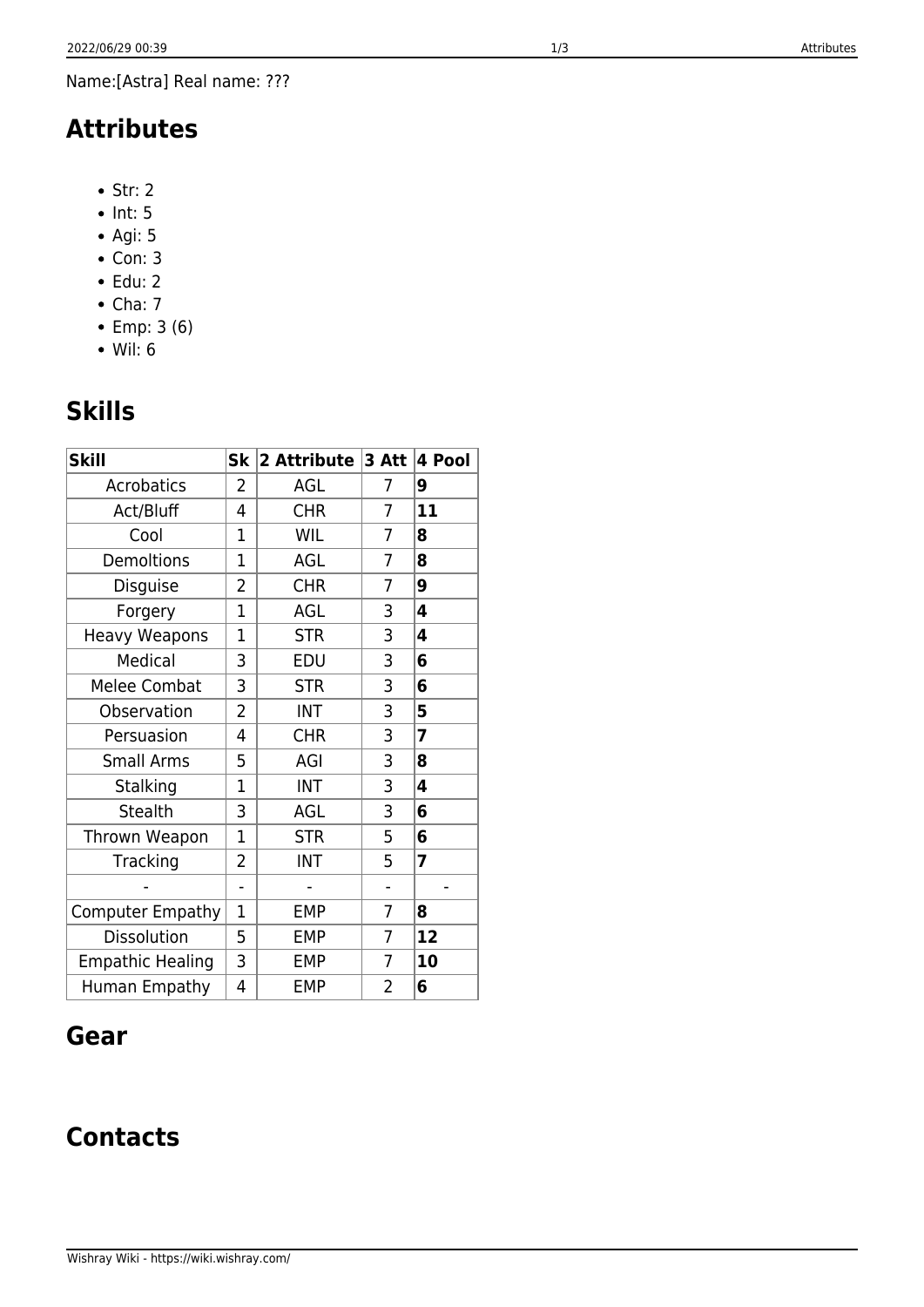### **Hindrances**

## **Benefits**

4 Passion

### **Careers**

- Background: Wealthy but troubled kid
- School: Military Boarding School
- Career 1: Secret Experiments in School
- Career 2: Delta 7 Trainee
- Career 3: Delta 7 Operative
- Career 4: Dissolved Captive

Bonds:

- Mai student of sorcery
- White Circle former colleagues
- The Underground Allies

#### Sex: Female

Background: Panix is an ally of the Chicago crew, but hasn't fully committed to join the Underground. She is of Mexican-Jewish descent, and her sorcerous allies meet in an old synagogue. She thought about having kids, but she got cats instead.

[https://wiki.wishray.com/lib/exe/fetch.php?w=300&tok=5a836c&media=https%3A%2F%2Fs-media-ca](https://wiki.wishray.com/lib/exe/fetch.php?w=300&tok=5a836c&media=https%3A%2F%2Fs-media-cache-ak0.pinimg.com%2Foriginals%2F5c%2Fc2%2Fb9%2F5cc2b9a134397928385cf0831e167f46.jpg) [che-ak0.pinimg.com%2Foriginals%2F5c%2Fc2%2Fb9%2F5cc2b9a134397928385cf0831e167f46.jpg](https://wiki.wishray.com/lib/exe/fetch.php?w=300&tok=5a836c&media=https%3A%2F%2Fs-media-cache-ak0.pinimg.com%2Foriginals%2F5c%2Fc2%2Fb9%2F5cc2b9a134397928385cf0831e167f46.jpg)

## **Links**

```
Main:\\ Campaign Overview - Chicago: A Cold Wind Blows:
https://wiki.wishray.com/doku.php?id=chicago - a cold wind blows#details
http://wiki.wishray.com/doku.php?id=chronica_insidea
https://wiki.wishray.com/doku.php?id=dark_conspiracy:setting
ThisOneTimeAtFaeCamp
```
### **Cases:\\** The Buzz:

[https://wiki.wishray.com/doku.php?id=dark\\_conspiracy:the\\_buzz](https://wiki.wishray.com/doku.php?id=dark_conspiracy:the_buzz)

#### The Missing Girl:

[https://wiki.wishray.com/doku.php?id=dark\\_conspiracy:case\\_of\\_the\\_missing\\_girl](https://wiki.wishray.com/doku.php?id=dark_conspiracy:case_of_the_missing_girl)